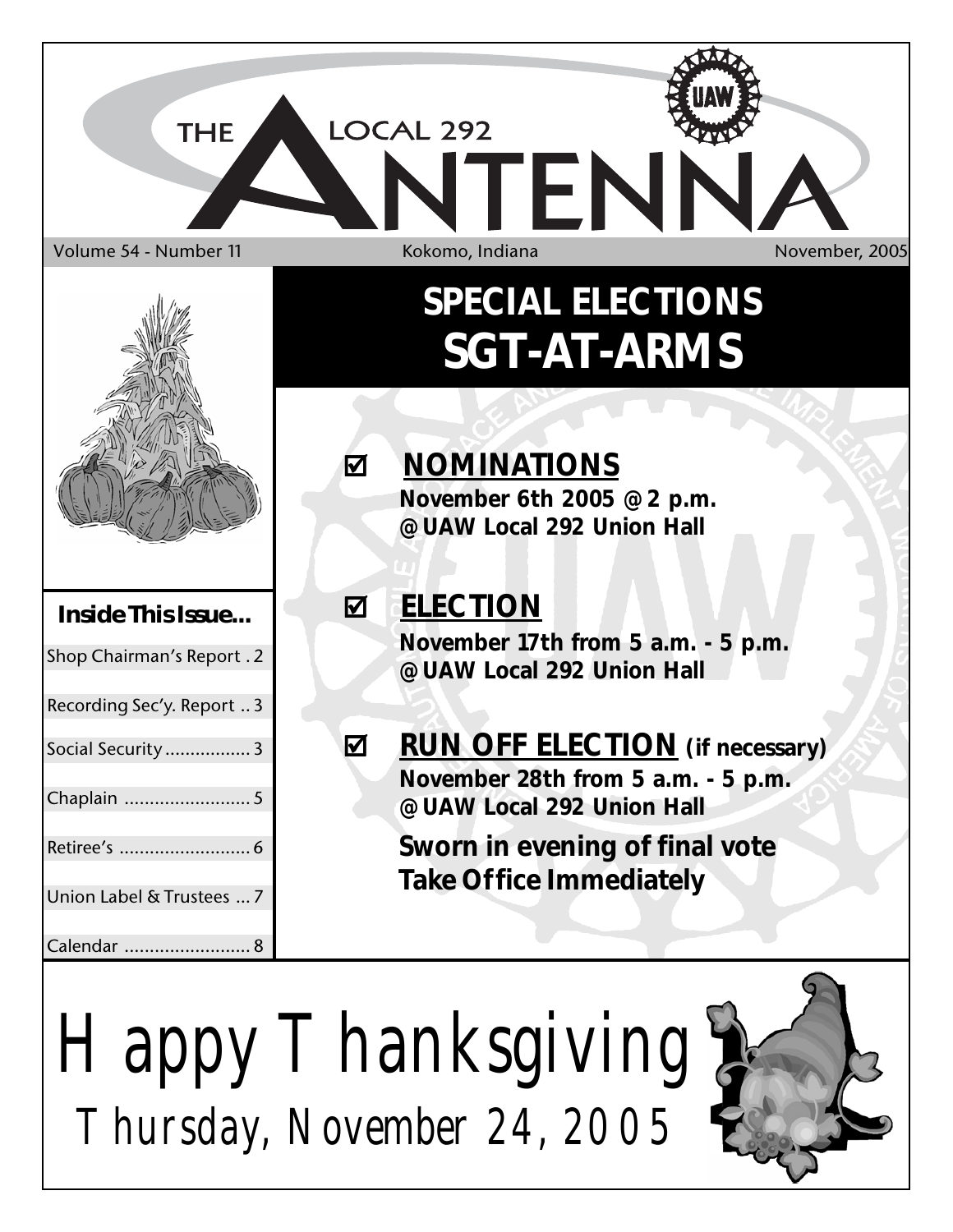# **President's Report**

#### *Sona Camp, President*



October 8, 2005 was a sad day for everyone in Kokomo, Indiana and also in the other cities where Delphi plants are located. Everyone in those towns and cities will be affected by the greed of the corporate executives. If wages and benefits are lowered, not only will this hurt Delphi employees, but also it will affect all businesses. People won't have any extra money to go out to dinner or movies, get haircuts and manicures, or get oil changes, etc. We will have to try to do these things ourselves because of costs. There will be jobs lost because of it. Who will buy the cars that we build parts for? We won't make enough to buy vehicles. Also, the less money that we make the less taxes we pay to support schools,

roads, police and fire support; also, Delphi Corporation headed by bankruptcy bully Steve Miller chose to declare Chapter 11 bankruptcy instead of looking for constructive ways to save the business. When I say "save" the business I only mean U.S. operations. The overseas operations are doing just fine with the money invested from the profits that our UAW members earned for the corporation.

Since GM spun off Delphi, we have been told to work harder with less people and resources, to cut the costs to meet the budget, but it was never enough. We all worked hard with the thought that if the company does well we all do well. It is evident that isn't the way Steve Miller and the other company executives think. They want to take away our pay, benefits and standard of living to finance more that \$90 million in bonuses for just under 500 executives. As you know they sweetened the severance package for the top 21 executives the day before filing bankruptcy. Obviously, Delphi is rewarding their "mismanagers". Miller also announced he is reducing his salary (\$1.5 million) to \$1 per year. But he didn't talk about his \$3.5 million signing bonus or the exit bonus he will get. This still totals to over \$6 million. I'd forfeit my yearly pay too if I could get 4 times my pay in bonuses.

I would like to remind everyone that we are all in this together. I know this situation consumes us all. I go to bed thinking about what is going on and wake up thinking about how it will all turn out. There are a few members in the plant that want to take advantage of the fears and uncertainty that we all have to advance their own purpose. They would like to drive a wedge between the younger and older seniority members. DON'T LET THAT HAPPEN! The older seniority members have worked hard and fought for the wages, benefits and freedoms we all enjoy. The younger seniority members have also worked

| Grievances submitted by Zone Committeemen - Broken down by Step - October 1, 2005          |           |    |    |     |               |          |  |  |
|--------------------------------------------------------------------------------------------|-----------|----|----|-----|---------------|----------|--|--|
| $1^{1/2}$ Step<br>3rd Step<br>Committeeman<br>2nd Step<br>1st Step<br>4th Step<br>Zone $#$ |           |    |    |     |               |          |  |  |
| Jerry Shirley                                                                              | Zone $#1$ | 0  | 70 | 130 | 0             |          |  |  |
| lim Justice                                                                                | Zone $#2$ |    | 35 | 40  | $\Omega$      | $\Omega$ |  |  |
| Jay Brown                                                                                  | Zone $#3$ | 10 | 10 | 25  | 30            |          |  |  |
| Dan Sparks                                                                                 | Zone $#4$ | 0  | 8  | 25  | $\mathcal{P}$ |          |  |  |
| 32<br><b>Total Grievances at Each Step</b><br>123<br>120<br>17                             |           |    |    |     |               |          |  |  |

**(Continued on Page 5)**

#### **PUBLICATION POLICY— The deadline for submitting articles for The Antenna is the 5th of the month.**

The Antenna shall be the voice of UAW members. No articles will be accepted which tend to ridicule or hold up to contempt any local union officer or member or policy of UAW Local 292. All articles must be signed. All articles must be approved by the Executive Board of Local 292 prior to publication. Opinions expressed here in are the opinions of the writers and not necessarily the opinions of the Editor of UAW Local 292.

**"Were it not for the labor press, the labor movement would not be what it is today, and any man who tries to injure a labor paper is a traitor to the cause." — Samuel Gompers**



**1201 W. Alto Rd., P.O. Box B, Kokomo, IN 46904 Ph. (765) 453-4600 or (800) 347-4254 Office Hours 7:30 a.m.—4:30 p.m.**

#### **EXECUTIVE BOARD OFFICERS**

| FINANCIAL SECRETARY/TREASURER  Chris McTaggert        |  |
|-------------------------------------------------------|--|
| TRUSTEES  Jim Shelton, Sharon Geiselman, Sue Althouse |  |
|                                                       |  |
|                                                       |  |
|                                                       |  |

#### **SKILLED TRADE UNIT OFFICERS**

#### **UNIT CHAIRPERSONS**

DELPHI-DELCO ELECTRONICS ............................ George Anthony AMERICAN FOOD & VENDING ............................... Joni Ramseyer

| <b>SHOP COMMITTEE</b> |  |
|-----------------------|--|
|                       |  |
|                       |  |
|                       |  |
|                       |  |

#### **BENEFITS REPRESENTATIVES** Phil Caraco, Billy Cantu, Anna Ward,

Nick Kodrea & Georgia Zeigler Alternate-Mark McAlpin

**APPRENTICESHIP COMMITTEE** Gary Shaw

**JOINT ACTIVITIES REPRESENTATIVE** Lewis Hall

**JOINT TRAINING REPRESENTATIVES**

Lana Puterbaugh & Francis Van Camp **A.D.A.P.T.** Mike Whiteman **ELECTION COMMITTEE REPRESENTATIVES** Sharon Gillem, Chairperson Ronda Bilbee Vice Chairperson Shirley Rinehart, Secretary **SERVICE REPRESENTATIVES** CIVIL RIGHTS CHAIRPERSON .................................. Petra Jameson HEALTH & SAFETY..Mickey Atkisson, Mike Thomas & Francis Call HEALTH & SAFETY ALTERNATE .................................... Larry Bailey ERGONOMICS ......................................................... Diana Coomer WORK FAMILY REPRESENTATIVE ......................... Larry Etherington VETERANS AFFAIRS CHAIRPERSON ........................... Ralph Coulter COMMUNITY SERVICE CHAIRPERSON ................ Diana Coomer COMMUNITY SERVICE CO-CHAIRPERSON ............ Mark McAlpin CHAPLAINCY CHAIRPERSON .................................. Thelma Corbit C.A.P. CHAIRPERSON .......................................... Chris McTaggart CONSERVATION CHAIRPERSON .............................. Charlie Skoog UNION LABEL CHAIRPERSON ..................................... Sarah Drake WOMEN'S COMMITTEE CHAIRPERSON ............. Georgia Zeigler

> **EDITOR** Petra Jameson

YOUTH CHAIRPERSON ............................................. Dianna Jones RECREATION CHAIRPERSON .................................. Anita Dawson CONSUMER AFFAIRS ...................................................... Pat Harden INDUSTRIAL HYGIENE TECHNICIAN ....................... Kathy Wilson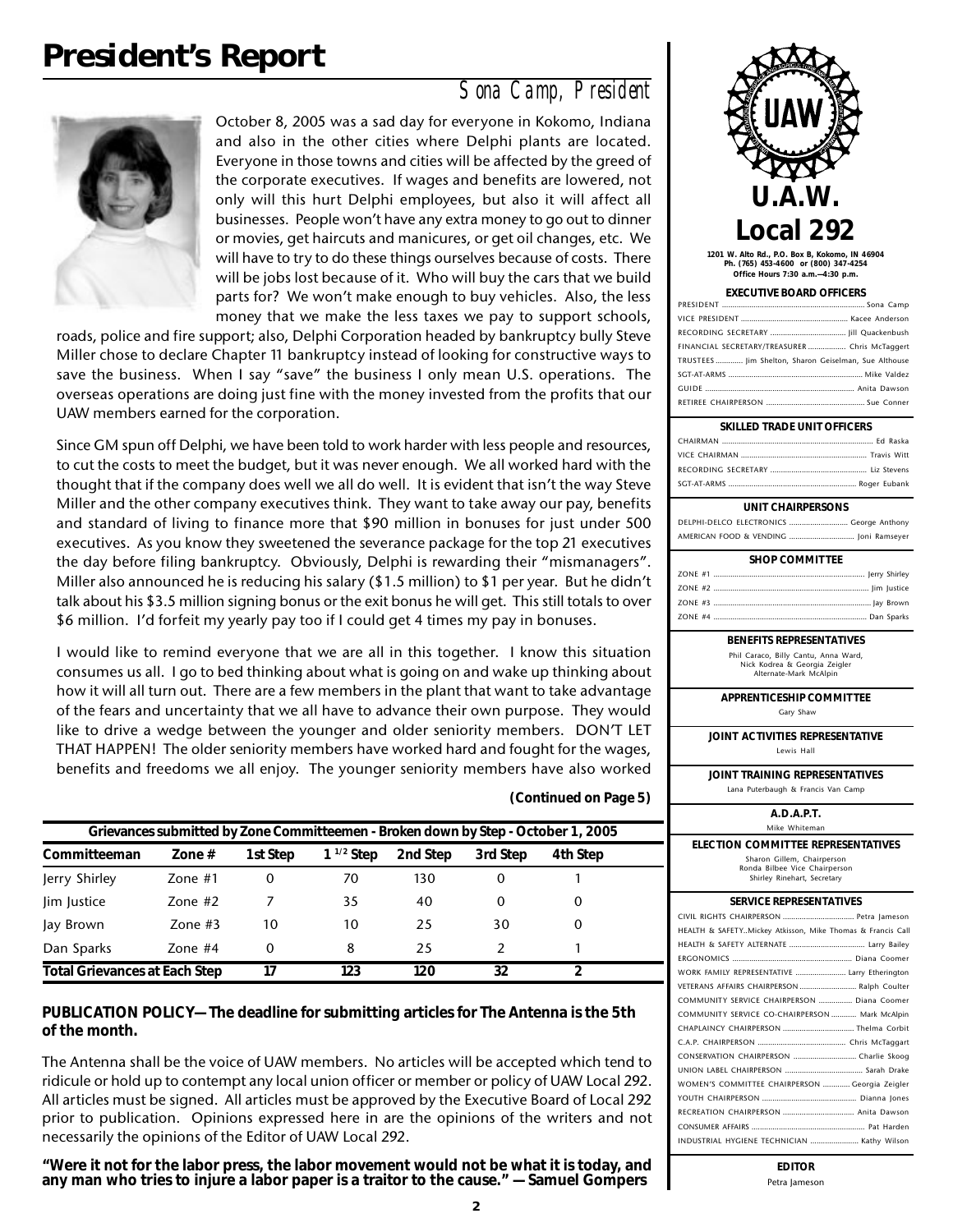# **Shop Chairman's Report**

*George Anthony, Shop Chairman*

I will begin with the S.E.L. report for October, 2005

| BenchmarkActive Workforce |       |                       |       |
|---------------------------|-------|-----------------------|-------|
| Production                | 2.408 | Production            | 1.467 |
| <b>Skilled Trades</b>     | 847   | <b>Skilled Trades</b> | 729   |
| Total                     | 3.255 | Total                 | 2.196 |

| S.E.L. Protected All Leaves |       |                       |                |
|-----------------------------|-------|-----------------------|----------------|
| Production                  | 1.575 | Production            | 108            |
| <b>Skilled Trades</b>       | 737   | <b>Skilled Trades</b> | $\overline{8}$ |
| Total                       | 2.312 | Total                 | 116            |

TOTAL EMPLOYMENT 2,312

|                   | TOTAL HIRING REOUIREMENTS |
|-------------------|---------------------------|
| <b>PRODUCTION</b> | 752                       |
| <b>SKILLED</b>    | 119                       |

#### G.M. TENTATIVE AGREEMENT ON HEALTH CARE

#### Retirees:

Pension income less than \$8,000.00/year and \$33.33/month per year of credited service will not be affected by any changes.

All other Retirees:

- Monthly contribution  $$10.00$  Single  $$21.00$  Family
- Yearly deduction \$150.00 Single \$300.00 Family
- Co-Insurance  $$250.00$  Single \$500.00 Family
- Yearly total "Maximum" payments Single \$370.00 Family \$752.00

Active Employees:

Deferral of \$1.00 comprised of future increases of COLA (\$0.17) and September, 2006 GWI (\$0.83)

All: (Except Retirees less than \$8,000.00/\$33.33 income)

Prescription Drug costs go up \$5.00

On Tuesday of this week (10-25-05) we distributed to the U.A.W. membership a condensed version of the 36 pages I received from Delphi Vice-President Kevin Butler entitled "Proposals for Modifications to UAW-Delphi Agreements Pursuant to Section 1113 of the U.S. Bankruptcy Code, and for Modifications to Retiree Welfare Benefits Under Section 1114 of the U.S. Bankruptcy Code".

This proposal is a Delphi/Government-assisted Union busting tactic. It is their attempt to destroy the U.A.W. and then any other Union in the United States. I say "Government Assisted" because the working class citizens of the United States have enemies in Washington, D.C. called R-E-P-U-B-L-I-C-A-N-S that want the working class to become POOR CLASS CITIZENS. By destroying the Unions they destroy the wages and benefits they provide to their working class members and then lower the non-Union working class citizens wages and benefits. The Unions are a stepping stone they have to destroy to get to the majority of American working class.

Our government has assisted big multi-national corporations by passing laws allowing them to use America's working class to make big money for them and use those dollars to build plants offshore and then BANKRUPT "ONLY" the U.S. plants and ship their goods

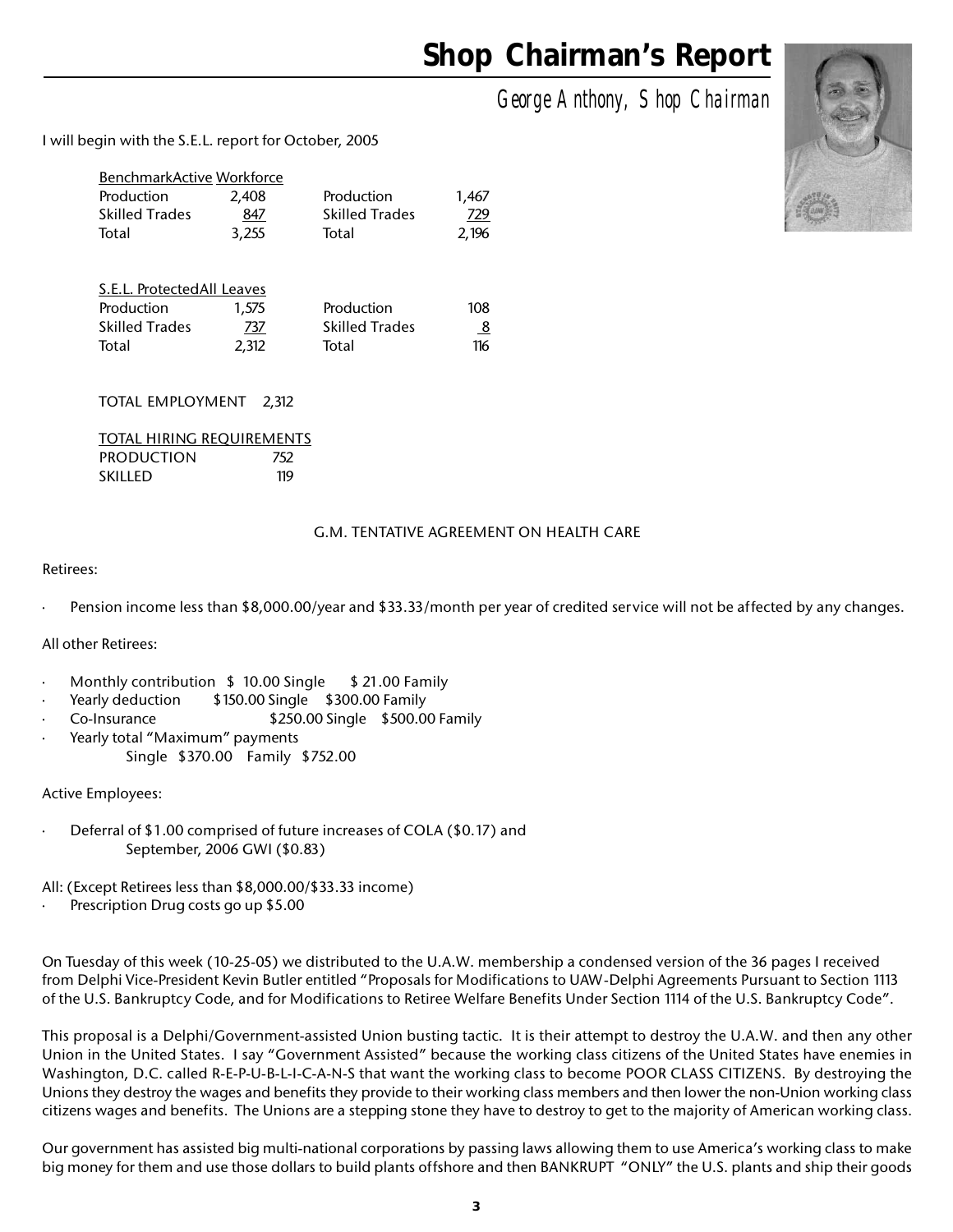# **Recording Secretary's Report**

### *Submitted by Jill Quackenbush, Recording Secretary*

The shockwaves of bankruptcy has enveloped our membership, active and retired. No one knows what the final outcome will be, just pray the ones responsible will be held accountable and there will be justice for those accountable as well as the workers and retirees who are not responsible and undeserving of this fiscal irresponsibility.

Workers and retirees have endured the struggles of the auto industry, the turbulent years have taken there toll on workers, past and present. Just remember we made these corporations profitable, and plants were built offshore off of our profits. We buy what we build and we give back to our communities.

We are all in this together - if we lose so do they - no one is immune.

They have tried to divide us; we cannot allow that to happen. In order to survive we have to unite. United we will get through this together.



In Solidarity, Jill

## *Make sure your vote counts.*

In the 2006 county elections, the new statewide voter registration system comes into play. We all need to be aware of the changes before we go to the polls. Pay particular attention to number 9. Your name has to match exactly, i.e. picture ID and voter registration. For example if you used a middle initial on one and not the other, your vote will not count. Please read and comply with the new provisions so your vote counts.

The new statewide Voter Registration system is run by Quest, Inc., based in Indianapolis.

The system will interface with the BMV and the Post Office. Forty-six counties are live on this system which includes Howard County.

The following information was delivered to the Northern District Clerks Association meeting held September 8, 2005 in Plymouth, IN, by State Election Board Director Brad King.

- 1. On Election Day, poll worker initials must still be on the ballots.
- 2. You still cannot register and vote on the same day.
- 3. Public testing must be held 14 days prior to Election Day and include 3 randomly chosen precincts. Notice for this test must be made 48 hours in advance.
- 4. Under the old law a polling place could only be moved within a one mile radius. Under the new law it can be moved within a five mile radius.
- 5. A polling place does not have to be a public building.
- 6. If a precinct borders another county's precinct and a suitable polling place is located in that precinct, it can be used if it has unanimous approval of BOTH county's election boards.
- 7. A photo ID must be presented when voting at the polls or in person at the court- house. This rule does not apply to those voting via a traveling board (nursing home, shut ins) or mail in ballots.
- 8. The photo ID must be issued by the federal or state government. Examples are Drivers License, State ID,

Military ID. Local government or private employer ID's are not recognized.

- 9. The photo ID must include a picture, of course, and the name of the voter. The voter's name MUST match the name on the poll books. The ID must also have an expiration date.
- 10. The ID must be presented BEFORE the voter signs the poll book.
- 11. If the voter refuses to present their ID then they can be given a provisional ballot.
- 12. If the voter does not have an ID to present they must go to the courthouse and sign an affidavit of indigence or religious objections.
- 13. The BMV must now be open on Election Day, and must also be open until 8:30 p.m. the day before an election. This new rule is to provide an opportunity for voters to prepare their ID.
- 14. Absentee voters must receive an Absentee Voters Bill of Rights.
- 15. Absentee applications can no longer be "pre-filled out".
- 16. New procedure: If a person wishes to challenge an absentee application, they must write a sworn statement of challenge, and it must be presented to the election board.
- 17. Ballots do not have to be mailed out until after the challenge has been answered.
- 18. If someone assists a voter with an application then a statement of such must be attached to the application.
- 19. Applications must be returned to the Clerk's office within seven days. Challenges are made on late arrivals.
- 20. New procedure: Watchers must now have credentials issued by the political parties. The credentials must state the watcher's status, name, and name of person appointing the watcher and the name of the party.

Website: www.in.gov/sos/elections/vit/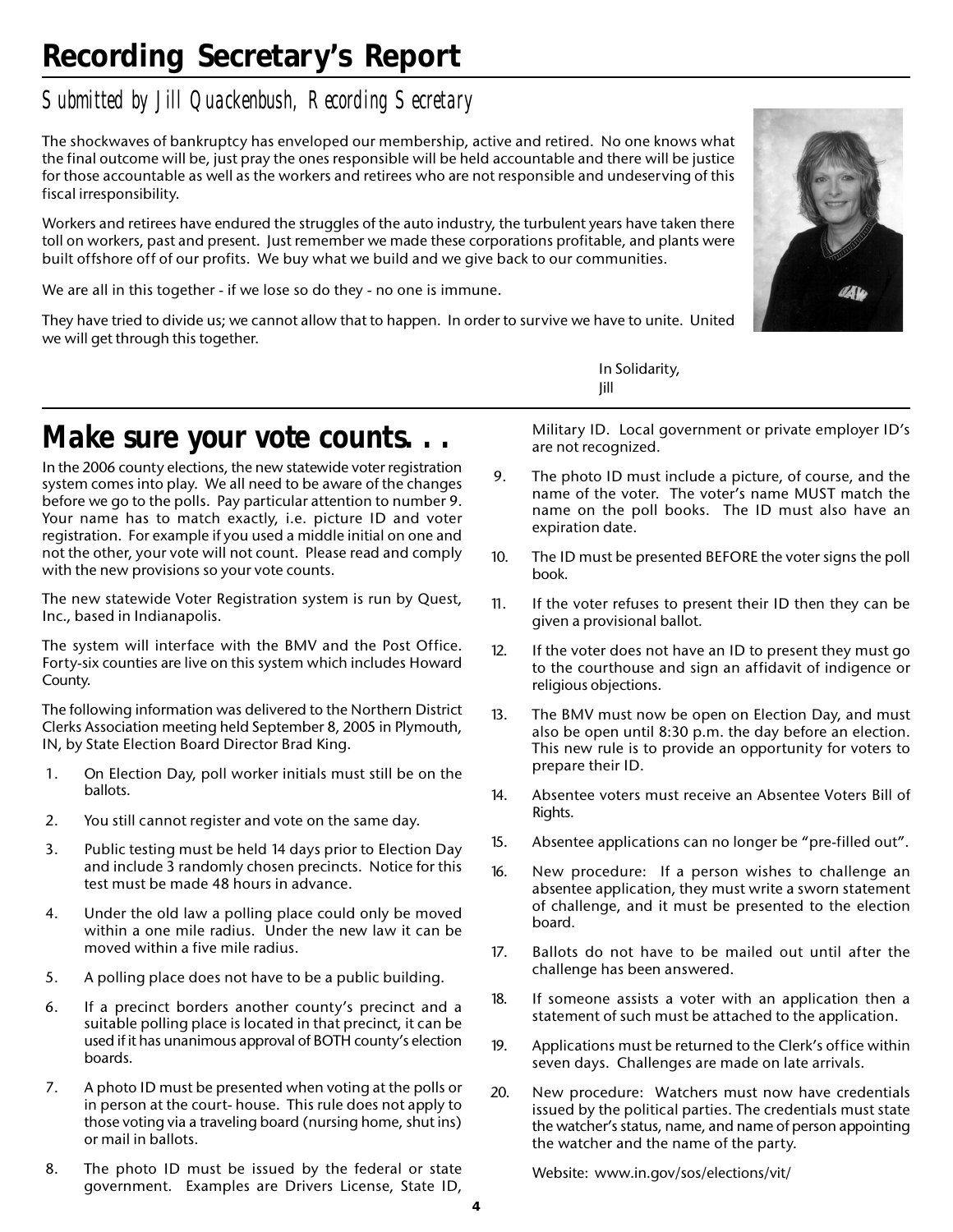# **Trustees Report**

### *Submitted by. . .Sue Althouse, Jim Shelton, Sharon Geiselman*

We would like to express our appreciation to all who came out for the September UAW Volunteer Day! Thanks to all who participated, we were able to accomplish several of our much-needed small yard tasks in a short amount of time. We moved rocks, trimmed trees, cut up limbs, moved parking lot barriers, and hauled dirt to the low spots in our yard. Big thanks also to the "food crew" for providing us, at completion of our projects, with a great meal of hot dogs, chili, and nachos. All food and help was donated. After the event, we were able to pay forward by donating our remainders of hot dogs and chili to Howard Haven's residents. Overall we had a very productive and fun day . . . so much fun, that we've decide to do it again, Saturday, November 12, 9 – 11 AM with lunch to follow.

Thanks to our recent financial training in Louisville, we're more knowledgeable and prepared to implement changes needed to run the union hall more efficiently by generating more revenue and to put in place cost cutting measures. We also received updated information on the federal regulations and guidelines required to keep the Local in compliance with the new rules.

We thank you for your support. We will do our best to serve you  $\dots$  the "u" in union.

#### **President's Report - Continued from page 2**

hard and continue to fight to keep what we have. They are our future and we appreciate them. Bottom line - we all want the same thing - to provide a good standard of living for our families and to have retirement security in our later years. WE HAVE ALL EARNED THAT! Try to be supportive to one another. We are all on edge and management loves it when we are divided and tear each other down.

George and I just got back from Detroit this evening (10-20-05). The meeting was called for the explanation of the changes concerning health care made to the GM-UAW Agreement. This WILL NOT affect any Delphi-UAW member (active, retired or surviving spouse). We currently have approximately 5000 UAW-GM retirees that this will apply to. Explanation meetings will be held with the retirees as soon as all the details are known.

Also, Delphi is making a proposal to the UAW tomorrow (10-21- 05). We are being called back to Detroit Wednesday (10-26- 05) to get the details of that offer. The union meeting is the next day so we will be able to report the latest information to the membership then. So please attend your membership meeting at 7:30 a.m., 12:30 p.m. or 4:00 p.m.

All that is happening to working people can be attributed to the people we elect and put in Washington. We need to make our politicians accountable to us. The tax breaks that are given to corporations for moving overseas should not be allowed. We need bankruptcy protection for the working people not the executives. Companies should not be allowed to file bankruptcy on the U.S. operations only, while making profits in their overseas operations, built with our blood, sweat and tears. We all need to become involved in the political process. Next year we will have a congressional election and we need to put people in Washington that will care about the working people. You need to call or write your representatives and let them know your position MAKE THEM ACCOUNTABLE! We put them there; and we can take them out if need be. Call 1-800-393-1082 to speak to Congressman Dan Burton, Congressman Steve Buyer, Senator Evan Bayh, and Senator Richard Lugar.

#### **Shop Chairman's Report - Continued from page 3**

from their foreign plants back into the U.S. just like the Toyotas and Hondas of the world. The politicians are allowing big business to dump the working class into the muck and mud.

Delphi and our Government have now drawn a line in the sand with the U.A.W. If we lose this strategic battle, we are on our way to losing the war. General Motors, Ford, Daimler Chrysler, Visteon and all other manufacturers whose workers are represented by a Union will be next, and they know it. President Bush allows illegals from Mexico to cross our borders driving eighteen-wheelers delivering goods in the U.S. This is just a stepping stone to destroy the Teamsters Union.

When the Textile Workers of America Union members were losing their jobs to foreigners, no one but them stood up. When the Steelworkers Union members were losing their jobs to foreigners, no one but them stood up. When the Airline Mechanics Union members were losing their jobs, the airline pilots wouldn't even stand up for them. IS THIS THE AMERICAN WAY? If it does not affect "ME", then "I" don't care. When the WORKING CLASS is assaulted anywhere in the United States if affects every working class citizen. The United States is going from the biggest, most profitable Industrialized Nation in the world, to having NO industry at all. This is happening because of big business and our U.S. Government, and the bottom line, BIG \$\$\$ FOR ALL OF THEM.

As for Delphi and the U.A.W. members that work there, no real facts will be known until January of 2006. If the Union members lose, the non-Union working class will lose, the supervisors, engineers, labor representatives, their bosses and on up the line until you get to the corporate heads. The 500 top corporate managers will get the money and they are the ones that drove this business into the ground.

As I get information from our UAW Leadership in Detroit, the membership will receive it as soon as possible.

#### **ATTEND YOUR UNION MEETINGS**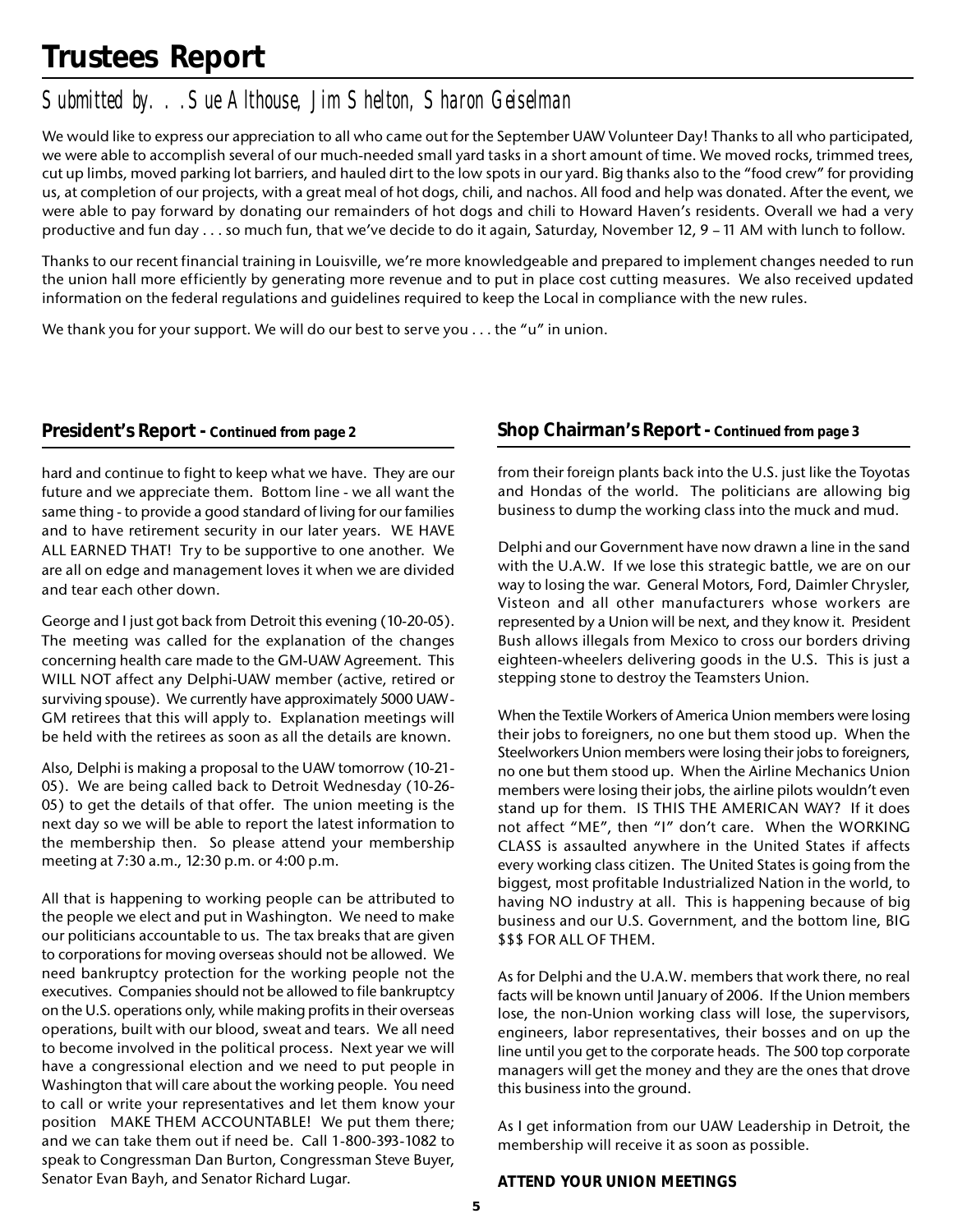# Childrenís Christmas Party

# Breakfast w/Santa, Mrs. Santa and Santaís elves

**at Local 292 Union Hall Sat., Dec. 10, 2005 - 8:30 a.m.**

**Santa will hand out treats to everyone and will have his picture taken with all the children.**



# *HO! HO! HO!*

*Retiree 2005 Christmas Dinner Retiree 2005 Christmas DinnerRetiree 2005 Christmas Dinner*

# **JOHANNING CIVIC CENTER**

**1500 NORTH REED ROAD (US 31) KOKOMO, INDIANA**

# **SATURDAY, DECEMBER 10, 2005 12:00 NOON \$5.00**

**Tickets are available at the hall from Debbie.**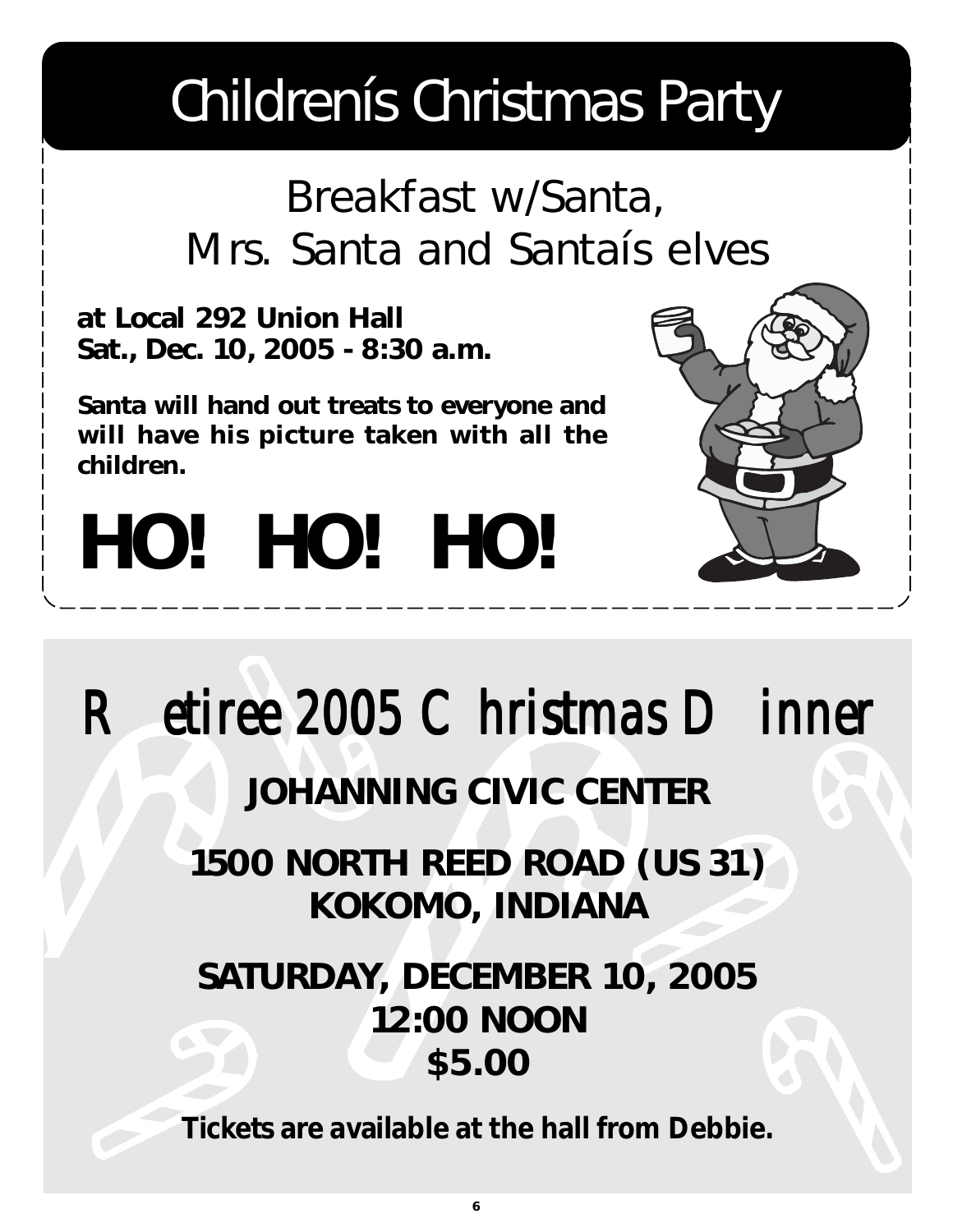# HOOVER HEARING SERVICES

1201 W. Alto Rd., Kokomo, IN 46902 (Use the front entrance)

Monday & Wednesday 8:30 a.m. to 4:30 p.m.

Video Otoscope of your ears (See the inside of your ears on a colored TV monitor to look for ear wax or other foreign objects) Value \$15.00

Was removal of both ears (if needed) Value \$40.00

A year's supply of batteries (with purchase of aid) Value \$60.00

So that all may hear at your Thanksgiving dinner, as an extra bonus, we will fit your parent, relatives, and/or close friends with a new miniscopic top-of-the -line digital hearing aid at the UAW discount price during November. Enjoy Thanksgiving dinner and hear everyone around the dinner table. A savings of \$300.00 to \$900.00 per aid!

To avoid waiting, please call us at (765) 453- 5741 or (800) 944-8485 to schedule your appointment.

**Open to the public!**

# Can't afford a mammogram? There's help . . .

According to the American Cancer Society's Indiana mammography Guide, a yearly screening mammogram is a covered benefit if you have Medicare Part B and are 40 years or older. It will pay 80 percent and you pay 20 percent.

If you cannot afford the co-payment or have trouble paying for Medicare, you may be able to get help. Indiana has several programs that can help pay for Medicare premiums, deductibles or co-payments. The Senior health Insurance Information Program (SHIIP) is available. Call 800-452-4800.

If your health insurance does not cover a mammogram or you don't have health insurance, there are low-cost and gree mammograms available. Call 800-922-6266.

Locally, those with no insurance, who met the specified guidelines, can contact Project Access for assistance. Call 854- 0544

*~ Source: Kokomo Perspective , submitted by Jill Quakenbush*

# **NUTS FOR SALE**

**Sponsored by DEL-RA Club Profits to Bona Vista & Other Charities Selling Price 2005 -- (1 Pound Packages)**

| <b>CHOCOLATE COATED PECANS  7.00</b>     |  |
|------------------------------------------|--|
| CHOCOLATE COATED RAISINS 5.00            |  |
| <b>CHOCOLATE COATED BRIDGE MIX  5.00</b> |  |
| <b>CHOCOLATE COATED PEANUTS  4.50</b>    |  |
|                                          |  |
| CHOCOLATE PECAN CLUSTERS  6.00           |  |
|                                          |  |

#### **MONDAY, OCT. 10, 2005 to SATURDAY, DEC. 9, 2005**

| <b>STORE HOURS:</b> | 10:00 a.m. to 4:30 p.m.<br>Monday thru Friday                               |
|---------------------|-----------------------------------------------------------------------------|
| LOCATION:           | Crisis Center<br>307 E. Deffenbaugh,<br>Kokomo<br>$(1$ block W. of Plant 1) |
| <b>PHONE:</b>       | 457-0044 or 453-4478                                                        |

#### **DELPHI-DELCO EMPLOYEES & RETIREES: JOIN DEL-RA CLUB - \$2 MEMBERSHIP/YEAR PHONE: 453-4478**

- -- -- -- -- -- -- -- -- -- $NAME$ PLANT **EXAMPLE AND THE SET OF A SET OF A SET OF A SET OF A SET OF A SET OF A SET OF A SET OF A SET OF A SET OF A**  $SHIFT$ DEPARTMENT LINE \_\_\_\_\_\_\_\_\_\_\_\_\_\_\_\_\_\_\_\_\_\_\_\_\_\_\_\_\_\_\_\_\_\_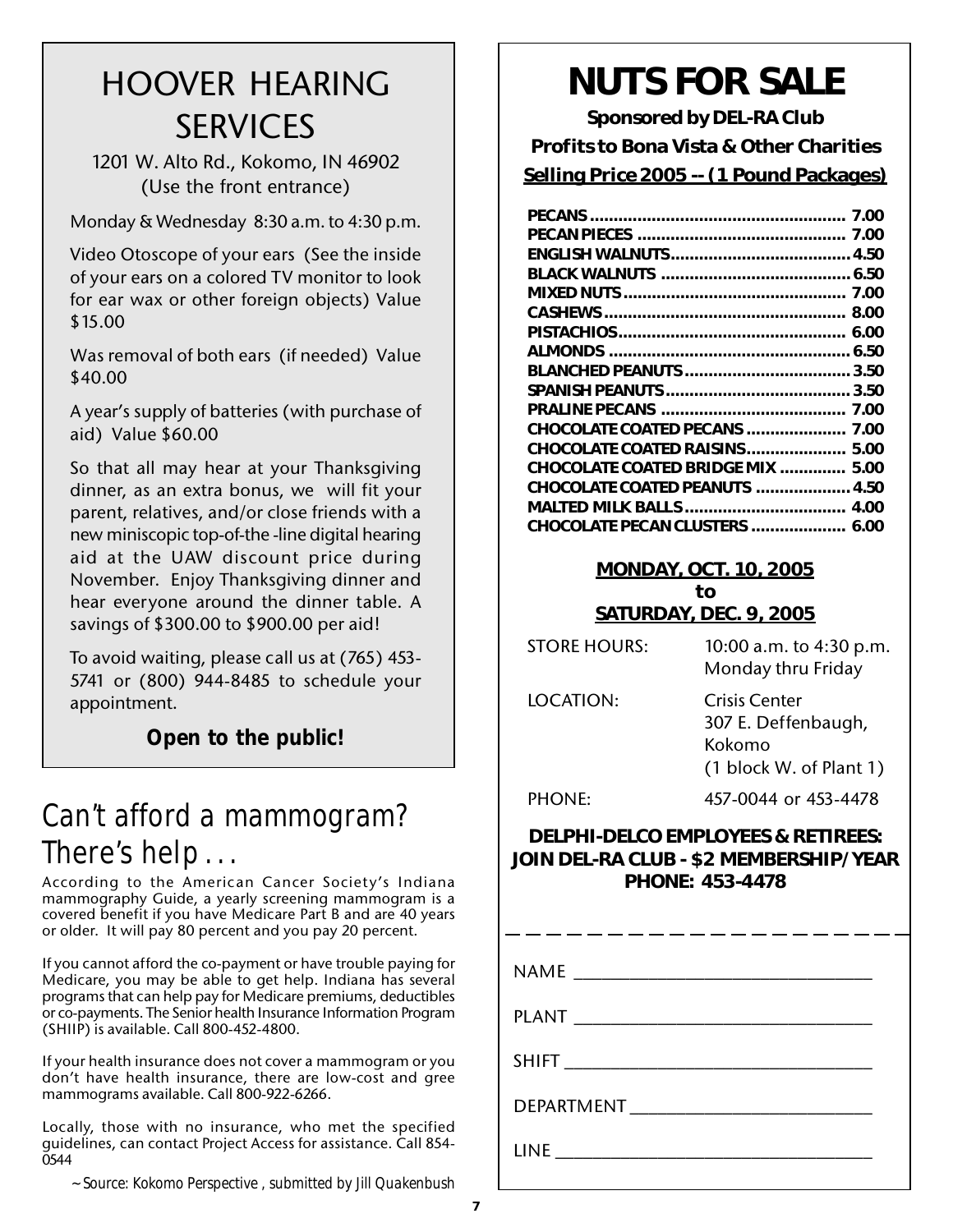Richard Birden,(Retired) Wilda Foster, (Retired) Eva Moore, (Retired) Harold J. Smith, (Retired) Greg Starbuck, (Retired) Marilyn Thompson, (Retired)

# **With Sympathy**

We extend our sympathy to the following members who have lost loved ones during the month:

Charlene Birden Della Sue Massa Greg Davis **Robert C. Smith** Lois Henry **Brandi Wenger** Tim Clensy Susan Chilcutt Tom Harris **Jean Scott** Glen King **Karen Reed** Earlisha Brown Imajean Shelton

Steve Amonett Connie Bailey-McCarty Patricia Offutt Larry Etherington Shirley Lewis **Roger Greeson, Ir.** 

# **Thank You!**

Thanks to our local UAW for the beautiful bible. The family of Joan Eberle

Dear U.A.W. 292, Thank you for the lovely Bible given in Wilda's memory. It will be a keepsake that we will cherish. The Wilda Foster Family



## **Corrections**

Mark Crain mother passed. Norma Gene Whitney was retiree.

Thank you, for the Bible and your thoughtfulness at the passing of our father. Wendell Moorman and Colleen Stroup



# **Report**

*Thelma Corbit, Chaplain*

God has bountifully provided for us. Harvest time is almost over and it is

the perfect time to think about this year's abundance. We have all been Blessed this year. We all need to be thankful and grateful during all the seasons.

When we begin to think about God's goodness, it helps us to acknowledge how much we are loved. It will help us to become more thankful for even the small things and it will help us to appreciate Him more. Something stirs in our heart as we become aware of all the blessings.

It doesn't matter what may be going on inside of us during these days. We can't help but give Him thanks.

Nehemiah 8:10 - "The He said unto them, Go your way, eat the fat, and drink the sweet, and send portions unto them for whom nothing is prepared; for this day is holy unto our Lord; neither be ye sorry; for THE JOB OF THE LORD IS YOUR STRENGTH."

We need to be a blessing to others as we have been blessed. Freely we give and freely we receive. So let's give some of our blessings away to the needy, clothing, food, shoes and anything that we may have an abundance of. We can not out give God.

Our Spiritual Blessing can be shared with others. People enjoy hearing about how God has helped us when we didn't see a way out. When we prayed and asked God for his help. Our blessings are not always money. Maybe He mended our broken heart. It could be when we didn't see how our rent would be paid, but God came through on time. Our child was sick and the fever went down after we prayed. God will give back to us when we give to others. God will supply all our needs.

Philippians 4:19 - "But my God shall supply all your needs according to his riches in glory by Christ Jesus."

> Happy Thanksgiving! Thelma Corbit Chaplain UAW Local 292

# **Retirement Report**

*October, 2005*

Denise Johnson R. N. Simons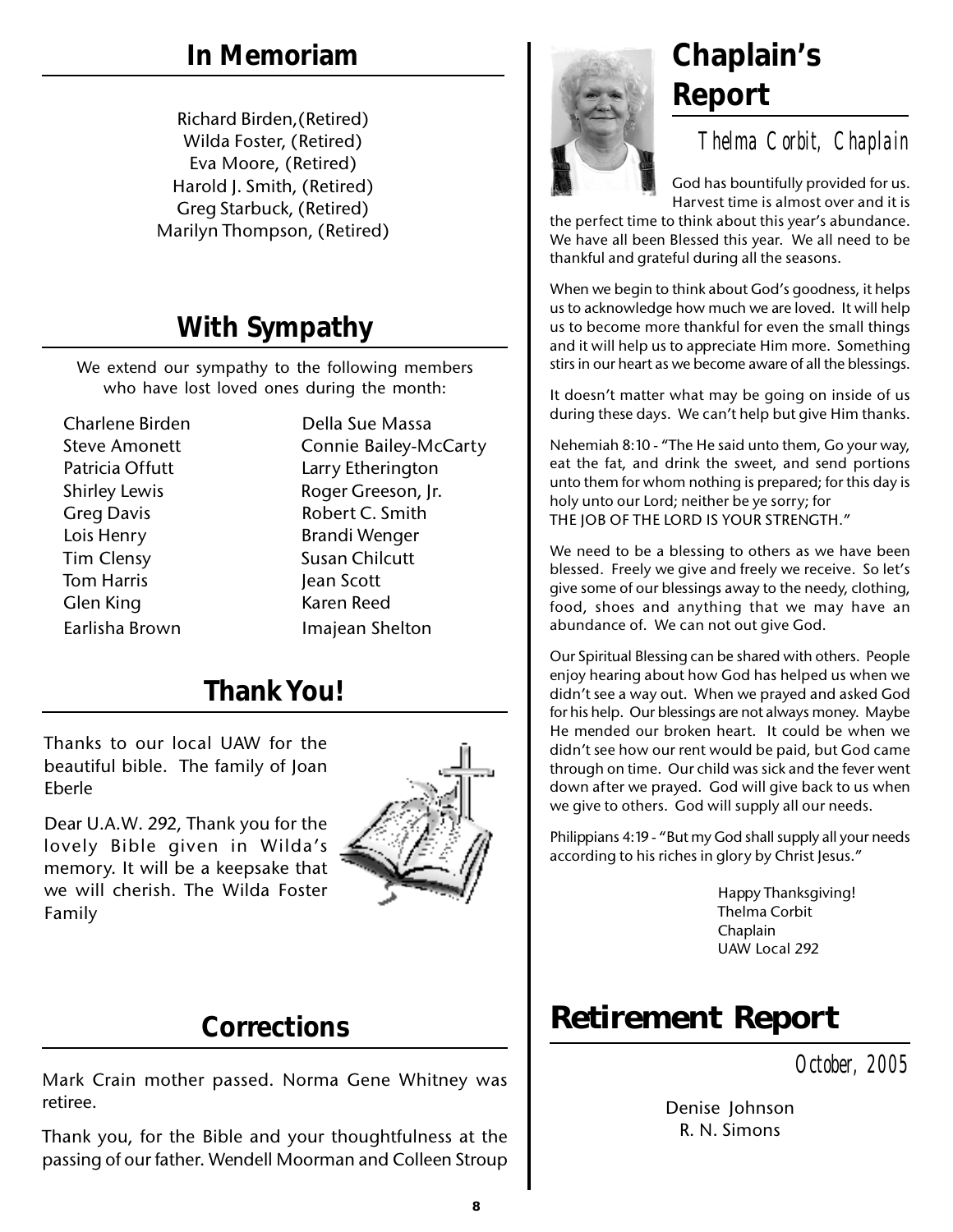# **Benefit Report**

*Submitted by. . .Nick Kodrea, Georgia Zeigler, Phil Caraco, Anna Ward, Billy Cantu*

#### *The New Medicare Prescription Drug Coverage*

Effective January 1, 2006 the Federal Medicare Program will begin offering prescription drug coverage to people with Medicare. This program will be referred to as "Part D" of Medicare. It will be offered through a number of Medicare Prescription Drug Plans (PDP's) that will be available around the country.

The new Medicare Part D prescription drug coverage is of greatest value to those without prescription drug coverage.

Accordingly, in most cases, it will be to Delphi enrollee's advantage NOT to enroll in Medicare Part D and to continue their Delphi coverage, because Delphi coverage is creditable coverage under Medicare regulations. Delphi enrollees will not be penalized for not enrolling in the Medicare coverage at this time.

If the enrollees intentionally elect and maintain Medicare Part D enrollment, the following consequences will result:

- If the enrollee is enrolled in an HMO, individual primary enrollee(s), or the family units, if applicable, will be moved from the HMO to the Traditional Care Network. The Medicare Part D coverage will take the place of the available Delphi prescription drug coverage for the enrollee(s) covered by Medicare Part D;
- If the enrollee is enrolled in an option other than an HMO, the Medicare Part D coverage will take the place of the available Delphi prescription drug coverage for the enrollee(s) covered by the Medicare Part D; and
- In either case, the Delphi Program WILL NOT reimburse the Medicare Part D premiums, WILL NOT reimburse the enrollee(s) for Medicare Part D cost-sharing requirements and WILL NOT supplement the Medicare prescription drug coverage.

As of this writing, October 24, 2005, the UAW suggests NOT enrolling in this program if you are a Delphi retiree or Medicare eligible employee.



# **Women's Committee**

*Submitted by Georgia Zeigler Women's Committee Chairperson*



Women's Committee will be taking donations for the Battered Women's Shelter

starting November 1<sup>st</sup> and through out the month of December. There will be box at Local 292 for donation collection.

#### *Women's committee Christmas collection. . .*

With holidays approaching, the Local 292 women's committee is once again collecting donated items for the Domestic Violence Shelter. The non- for- profit organizations is always in need of donated items, not only at Christmas time, but all year round.

The shelter never knows from one day to the next how many victims they need to assist. When victims of domestic violence seek shelter, they often have to flee in the middle of the night with just the clothes on their back and their children are without shoes.

Hygiene toiletries (adult and children), ladies personal items, makeup, children games, books, markers, and crayons are excellent ideas for donations, (no clothing items-please)



our UAW/Delphi Joint Training Skill Center is pleased to offer the following classes this holiday season. Some will help you organize and prepare for the upcoming celebrations. Some will provide an opportunity to make gifts to share with others and some are designed just for your enjoyment. Most classes will enhance your computer skills. Call 451-7204 for more information, to register, or for directions to the skill center. Y

Christmas Treasures Thursday, Nov. 3 9:30-11:30 am Organizing for the Holidays Mon, Nov 7<br>Personalized Stationery Wed, Nov 9 Christmas Ornaments Thursday, Nov 10 9:30-11:30 am Design Your Own Calendar Tuesday, Nov 15,22 9:30-11:30 am Writing Your Christmas Letter Christmas Gift Bags Wednesday, Nov 16 9:30-11:30 & 3:30-5:30 Celebrate Thanksgiving Thursday, Nov 17 9:30-11:30 am Christmas Printables Workshop Monday, Nov 21 Christmas Letter Mail Merge Wed, Nov 30, Dec 7 9:30-11:30 & 3:30-5:30 Christmas Cards & Labels Iron-On Transfer Gifts Monday, Dec 5 9:30-11:30 & 3:30-5:30 Quick Quilt Project Tuesday, Dec 6 9:30-11:30 am Call Me/Play Date Cards Thursday, Nov 8 9:30-11:30 am<br>
Watermark/Printscreen Wkshop Monday, Dec 12 9:30-11:30 & 3:30-5:30 Watermark/Printscreen Wkshop Monday, Dec 12 9:30-11:30 & 3<br>Recipe Cards Tuesday, Dec 13 9:30-11:30 am Christmas Ornaments Wednesday, Dec 14 9:30-11:30 am Customized Bookmark Gift Thursday, Dec 15 Book Bug Club "The Kite Runner" Thursday, Nov 10 9 or 10 am<br>Book Bug Club 10 9 10 Thursday, Dec 8 9 or 10 am

Tuesday, Dec 13 9:30-11:30 am<br>Wednesday, Dec 14 9:30-11:30 am Thursday, Dec 8 9 or 10 am

Mon, Nov 7, 21 9:30-11:30 & 3:30-5:30<br>Mon, Nov 7 9:30-11:30 & 3:30-5:30 Personalized Stationery Wed, Nov 9 9:30-11:30 & 3:30-5:30 Recember 5 9:30-11:30 & 3:30-5:30<br>Tuesday, Dec 6 9:30-11:30 am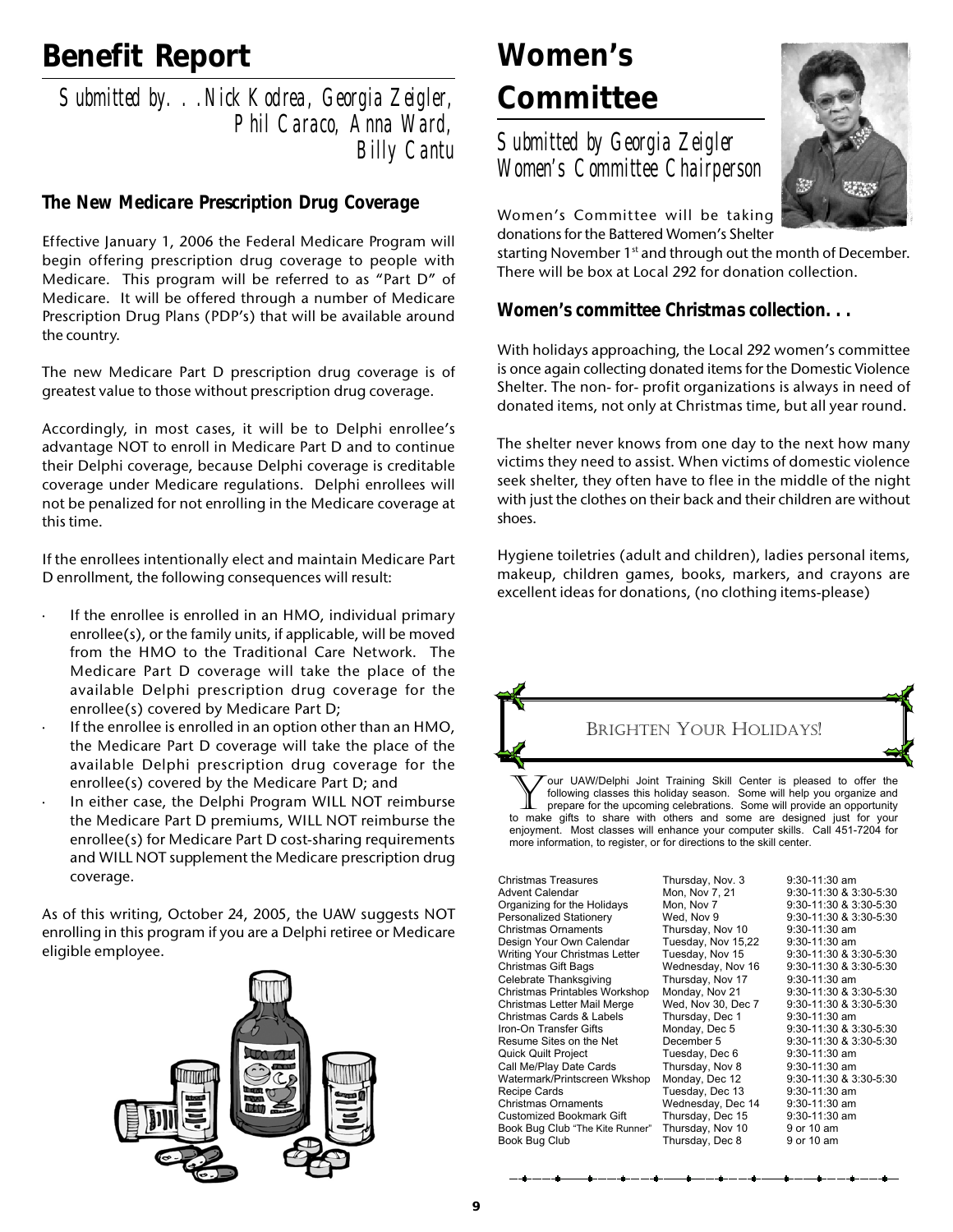### **Retiree's Corner**



*Submitted by Sue Conner, Retiree Chairperson*

#### **Howard County Transportation Dilemma**

As we all know the City of Kokomo does not have any public transportation system, and hasn't had one since the 1950's. We do however have senior busses and Rhino cab as primary services for seniors and handicap persons (at lower fares) who need to paces, such as doctor appointments, shopping, jobs, ECT. We are also fortunate to have several assisted living residential homes in Kokomo that have their own buses to help their residents get around.

But most of all we have wonderful United Way supported organizations like Samaritan Caregivers who have volunteers who are ready and willing to, not only give their time, but the use of their personal car to help their neighbors and the people of Howard County to get around town and to assist them in other ways. They also help with light house work, yard care and minor fix its. I am very proud to be a small part of this organization and we are proud to be a service to our community.

However, due to the rising cost of gas it will be harder to get new volunteers, especially since we rely on a lot of retired seniors who live on small pensions and social security and are now worrying about rising cost of heating bills this winter.

Lots of our clients have means and family, but due to the fact they can no longer drive and family and friends have jobs, they cannot leave at the drop of a hat. These people must rely on outside transportation.

Organizations like Samaritan Caregivers need three days prior notice, unless it is an emergency, and we are asking out clients to combine their shopping and doctor's trips, if possible.

I believe the senior bus must have 24-hour prior notice and the cab company, well, I really don't know.

However, I have been informed that if for some reason something changes and you can't make the time for your bus appointment, you have to wait another 24 hours. I, also, have been told to lower fare payers are usually the last to be picked up by cabs. The sad part about this is a lot of our impaired people so hold down jobs at Wal-Mart, Penny's, Kroger's, and ECT.

Now, as we all know, those who are in the workforce or have ever been part of it, knows there are rules and regulations about missing work or coming in late. There are no exceptions for the impaired person either. So if they call a cab is busy and they are the last to be picked up, this can cause them to be late for work. Naturally, after a number of times this will cost them their jobs.

When things like this happen it not only puts more stress on the taxpayers to help support these proud people, but also most important it takes away their personal pride and independence. My thoughts are maybe we should consider some sort of public bus system in Kokomo again. But, what do I know, I'm just one of those 'ole' seniors who can still wheel myself down the road, if I can keep gas in my car.

### **Union Label Report**

### *Submitted by Sarah Drake, Union Label Chairperson* **REALITY CHECK**

Delphi dropped a bomb on the UAW workers on Saturday, Oct.  $8<sup>th</sup>$ . Mr. Miller and Company decided to file Chapter 11 bankruptcy. For many people, that news brought fear and anger to the boiling point. Many felt betrayed not only by Delphi, but also GM. How could "they" be so cruel as to take everything we have worked towards and flush it down the toilet like that. Don't "they" have a conscience? It has been said that when money and morals meet in a road, it is rarely the money that is set aside.



Trade deals like NAFTA and CAFTA have made it even easier for big business to set aside the welfare of

Americans for the exploitation of workers in other countries. CAFTA passed by just two votes this past July. That was due to an immense grassroots effort by people just like us. Although we lost the CAFTA battle, we still have more trade bills to fight. Two major bills coming up are the FTAA (Free Trade Area of the Americas) and the Thailand trade bill. Both of these bills will be detrimental to manufacturing jobs. Please contact your representatives to oppose these bills.

Political actions aren't the only things hurting us. The rank and file's apathy towards its duty to be active, educated members has etched away at our solidarity to the point that we are tempted to trust management more than we trust our own people. This has got to stop. As we saw on October  $8<sup>th</sup>$ , management does not have our best interests at heart. The rank and file membership must put petty differences aside and evaluate our situation. I understand that sometimes that person sitting next to you is the most difficult person to talk to, but we all have common ground to stand on—the attack on our livelihoods. I know all too well, that, if worse comes to worse, a year from now I could be in the unemployment line, but until "they" give me my walking papers, I will continue to fight for the union spirit. I will continue to believe that we can come together for the good of all and I will continue to be an idealist because idealistic people can only create an ideal world.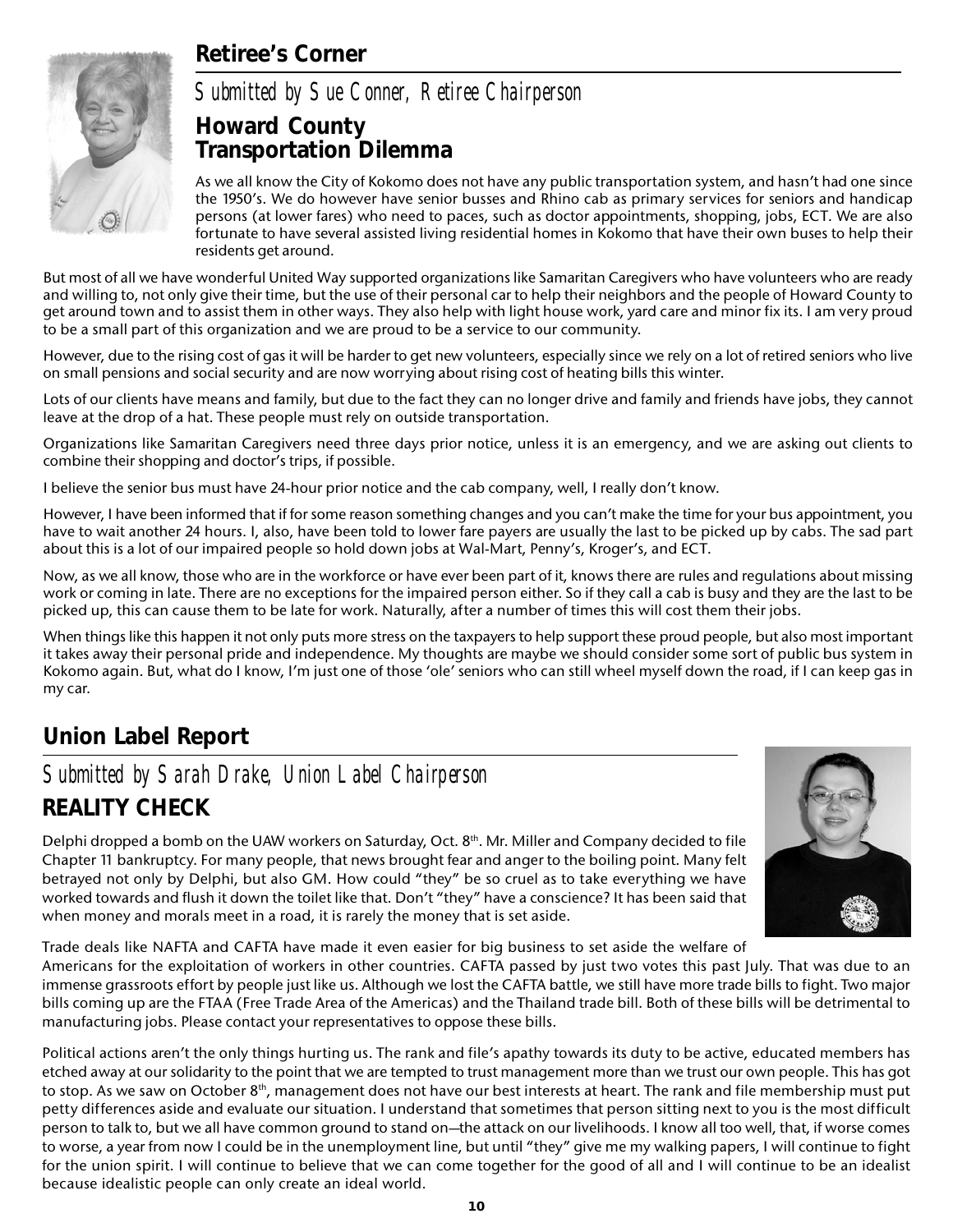# **Joint Training Notes**

### *Submitted by. . .Lana Puterbaugh, J.T. Rep.*

As the UAW Joint Training Rep. one of my responsibilities is to assist Local 292 members with their TAP and Dependent Scholarship applications or concerns. The UAW did an excellent job and a great service to our membership when they negotiated TAP benefits. Active employees are eligible to receive \$4600 per year to cover tuition expenses. Retirees are eligible to receive \$1500 per year (can only be used at the plant they retired from, or at classes offered at UAW Local 292). Dependent children (must be tax dependent, or covered on member's medical insurance) are eligible for \$1500 per annual period.

Daily, I talk to members who are so appreciative and thankful for this benefit. Active employees have utilized their TAP benefits to receive degrees, upgrade job related training, and develop personal enhancement skills. Retirees have used TAP to pay for training on everything from computer training, to home repair classes. Many active and retired members have received Dependent Scholarship benefits for their dependent children. Tuition for college, and technical training, is a big strain on the family budget and our members are grateful that the UAW had the foresight to secure this benefit. Members frequently try to thank me for their benefits; my reply is "Don't thank me; I just want to make sure our members get their benefits, and doesn't the UAW do great work!" Occasionally a member will call asking about the Delphi tuition aid, I take great pride in explaining TAP is a UAW negotiated benefit, Delphi doesn't offer tuition assistance to the hourly work force, but as UAW members you do have TAP benefits. When I go on the plant floor to help our members concerning TAP, I have had salary employees comment; they wish they had TAP benefits. I tell them I fully understand, just one more reason why a union card is so valuable.

I have actually received Thank You cards from UAW members who appreciated TAP benefits and wished to express their gratitude. As I have explained to our members, I am just doing my job, serving the membership to the best of my abilities. The Thank You should go to the UAW Local President Sona Camp, who could then relay the message to UAW leadership at the Regional, and National levels. In my opinion, UAW leadership on all levels is never appreciated enough for all the benefits they have secured for us; we all owe them a Thank You, for a job well done.

These are excerpts from just two of the Thank You cards received from UAW members or their families;

#### UAW,

I would like to extend my appreciation for the scholarship. I'm very grateful for your generosity. May God bless you.

~ Ryan Michael Kiser

#### UAW,

I wanted to thank you from the bottom of my heart. We have 5 children to put through school and raise and it isn't easy. We have bills. Books for just 2 in college were right at \$1000.00 for 1 semester. The \$1500.00 Scholarship for dependents has helped us tremendously. I cannot thank you enough. May we value Unions forever…

~Mrs. Jonathon Cain

 In closing there is nothing I could add or say any better, May we value Unions forever!

# **United Way**

*Submitted by. . .Sue Althouse*

#### 2004 Beneficiary Study Services Provided to the Employees of:

#### Delphi Delco Electronics

|                              | Employees<br>Assisted | Family<br>Assisted | Total<br>Assisted | Cost         |
|------------------------------|-----------------------|--------------------|-------------------|--------------|
| American Red Cross           | 1372                  |                    | 1372              | 11,171.00    |
| Big Brothers/Big Sisters     | 1                     | 1                  | $\mathbf{2}$      | 1,000.00     |
| Bona Vista Programs          | 35                    |                    | 35                | 86,617.00    |
| <b>Boy Scouts</b>            |                       |                    | $\bf{0}$          |              |
| C.A.S.A.                     | 14                    | 52                 | 66                | 3,162.72     |
| Carver Community Center      | 134                   | 145                | 279               | 24,105.60    |
| Family Service Association   | $\overline{7}$        |                    | 7                 | 2.960.58     |
| <b>Girl Scouts</b>           | 161                   | 236                | 397               | 50,605.59    |
| Howard Co. Children's Center | $\overline{7}$        | 9                  | 16                | 16,800.00    |
| Information & Referral       | 4                     | 9                  | 13                | 101.64       |
| Literacy Coalition           | 14                    | $\mathbf{1}$<br>à, | 15                | 8,550.15     |
| Mental Health Association    | 16                    | 11                 | 27                | 94.36        |
| Salvation Army               | 6                     | 17                 | 23                | 7,456.26     |
| Y.M.C.A.                     | 430                   | 957                | 1387              | 180,287.00   |
|                              |                       |                    |                   |              |
| Totals                       | 2201                  | 1438               | 3639              | \$392,911.90 |

Our country has suffered a great deal in the past year as well as in years prior. On top of the economic woes, we as a nation, endured the most devastating natural disaster that we had ever experienced. Once again, I felt proud to be an American as we pulled together to help the victims of the hurricanes.

With the help of the media, we were made aware of the plight of our brothers and sisters in the Gulf region. We must not forget that we still have our own friends, family and neighbors in our own back yard that need assistance too. You may not be aware of these needs in our own community as well as the types of services offered. The Howard County United Way touches 80% of the lives in our community in one form or another. The 2004 Beneficiary Study provided below shows an overview of how the Howard County United Way has touched the lives of Delphi employees.

Our Delphi United Way drive kicks off enrollment on October 31 through the 18th of November. We will be having an enrollment event on Friday, November 4th to be held at the Plant 8 Cafeteria/Conference Room. 'Share the Bounty' will cover all three shifts. Activities of this event include representatives from United Way Agencies on hand to answer any questions you may have and assistance for 'on-line registration' for donations. Anyone who makes a new donation or increases their current enrollment pledge, will be eligible for a variety of prizes. Further information will be posted site wide.

Let's not forget to take care of our own community. Take a few moments to fill out and return your Charity Authorization form to your departmental Solicitor or visit and register 'online' at www.delphiunitedway.kindmark.gm.com during the annual campaign period.